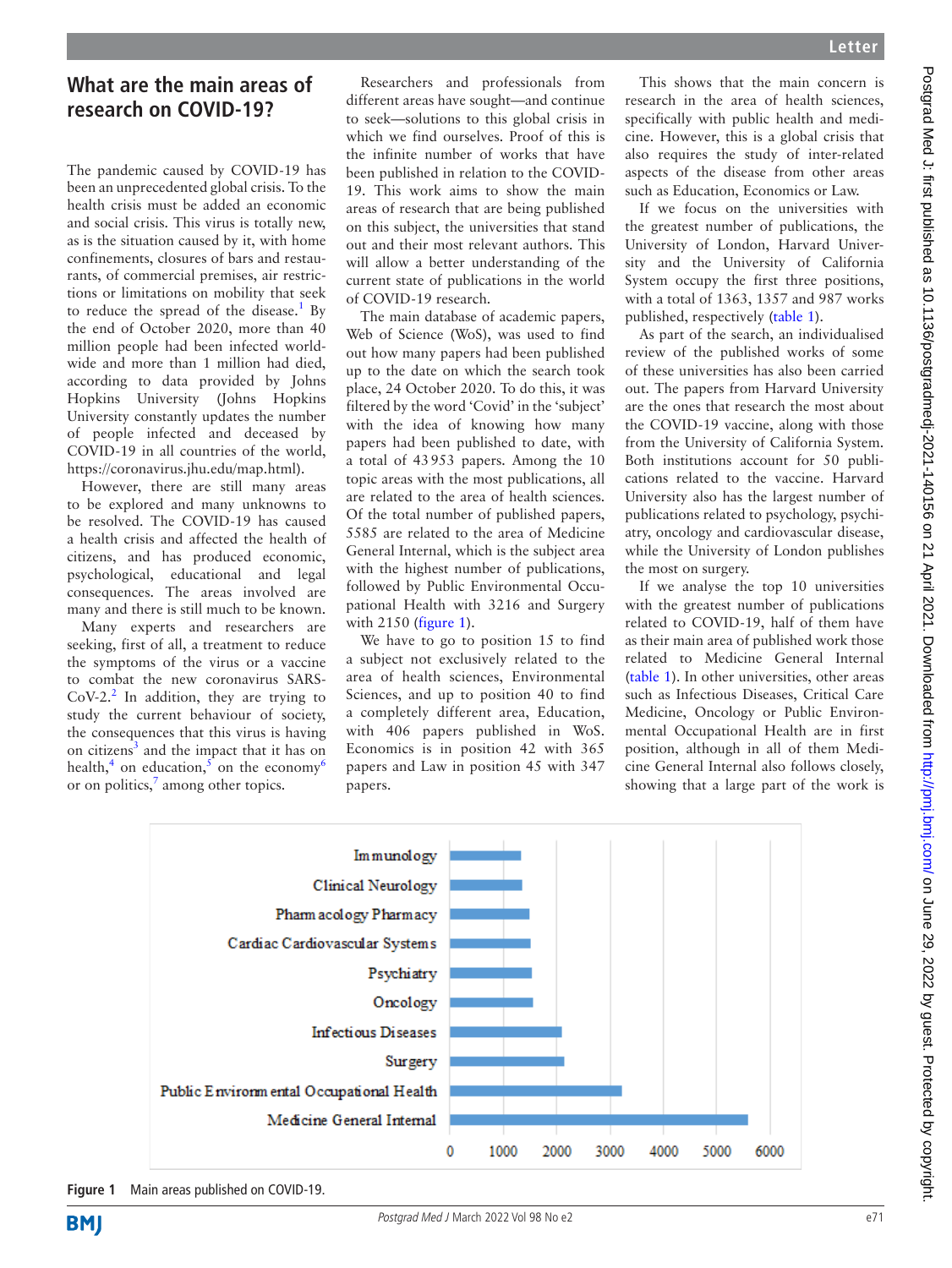### <span id="page-1-0"></span>**Table 1** Universities, areas and most outstanding researchers on COVID-19

| <b>University</b>                                                     | <b>Total works published</b> | Main topic area                          | <b>Researcher with most</b><br>publications (n) |
|-----------------------------------------------------------------------|------------------------------|------------------------------------------|-------------------------------------------------|
| University of London                                                  | 1363                         | Medicine General Internal                | Zumla A (25)                                    |
| <b>Harvard University</b>                                             | 1357                         | Medicine General Internal                | Mehra MR (17)                                   |
| University of California System                                       | 987                          | Medicine General Internal                | Mahmud E (11)                                   |
| Huazhong University of Science and Technology                         | 739                          | <b>Infectious Diseases</b>               | Hu Y (45)                                       |
| Institut national de la santé et de la recherche<br>médicale (Inserm) | 604                          | <b>Critical Care Medicine</b>            | Lescure FX/Yazdanpanah Y (13)                   |
| University of Toronto                                                 | 578                          | Medicine General Internal                | Slutsky AS (10)                                 |
| Assistance Publique-Hôpitaux de Paris (AP-HP)                         | 540                          | <b>Critical Care Medicine</b>            | Azoulay E (14)                                  |
| Johns Hopkins University                                              | 534                          | Public Environmental Occupational Health | Latkin CA (13)                                  |
| University of Texas System                                            | 517                          | Oncology                                 | Reiter RJ (9)                                   |
| University of Oxford                                                  | 466                          | Medicine General Internal                | Greenhalgh T (14)                               |

Source: Own elaboration.

in this area (exactly 5585 of the 43953 papers published to date).

In these universities there are also some researchers who stand out in terms of the total number of publications related to COVID-19. This is the case of Zumla A, from the University of London with a total of 25, Mehra MR, from Harvard University with 17 publications or Hu Y, from Huazhong University of Science and Technology with a total of 45.

On the other hand, the journals that have published the most work related to COVID-19 have been analysed, standing out above all *BMJ British Medical Journal*, with 943 articles, followed by *Journal of Medical Virology*, with 550 publications ([figure](#page-1-1) 2). It should be noted that all the journals in the top positions are related to medicine and health.

In conclusion, the pandemic caused by the COVID-19 has produced constant research on this subject with a large number of published works. As of 24 October 2020, a total of 43953 papers had been published in WoS.

This work is intended to serve as a compilation of the main research topics on the COVID-19, where it has been demonstrated that the main concern is research in the area of health sciences, specifically public health and medicine. This article will provide a closer look at the current reality of research on the COVID-19.

*BMJ British Medical Journal* is the academic journal with the largest number of published articles related to COVID-19 with a total of 943. The majority are included in General Internal Medicine (5585 papers), followed by Public Environmental Occupational Health with 3216 papers and Surgery with 2150 papers. To find a totally different area to health sciences it is necessary to move to position 40 (Education), 42 (Economics) or 45 (Law). The University of London has the largest number of publications, with 1363 works, followed by Harvard University (1357 publications) and the University of California System (987 publications).

Among the limitations of this work is the continuous updating that takes place in the WoS database, although it is quite representative to date, and it is very likely that future publication of works will follow the same trend as the current one.

It should also be noted that the large number of published articles is due, in addition to the recent interest in the topic, to the brevity of many of them, which



<span id="page-1-1"></span>**Figure 2** Journals with a greater number of publications related to COVID-19.